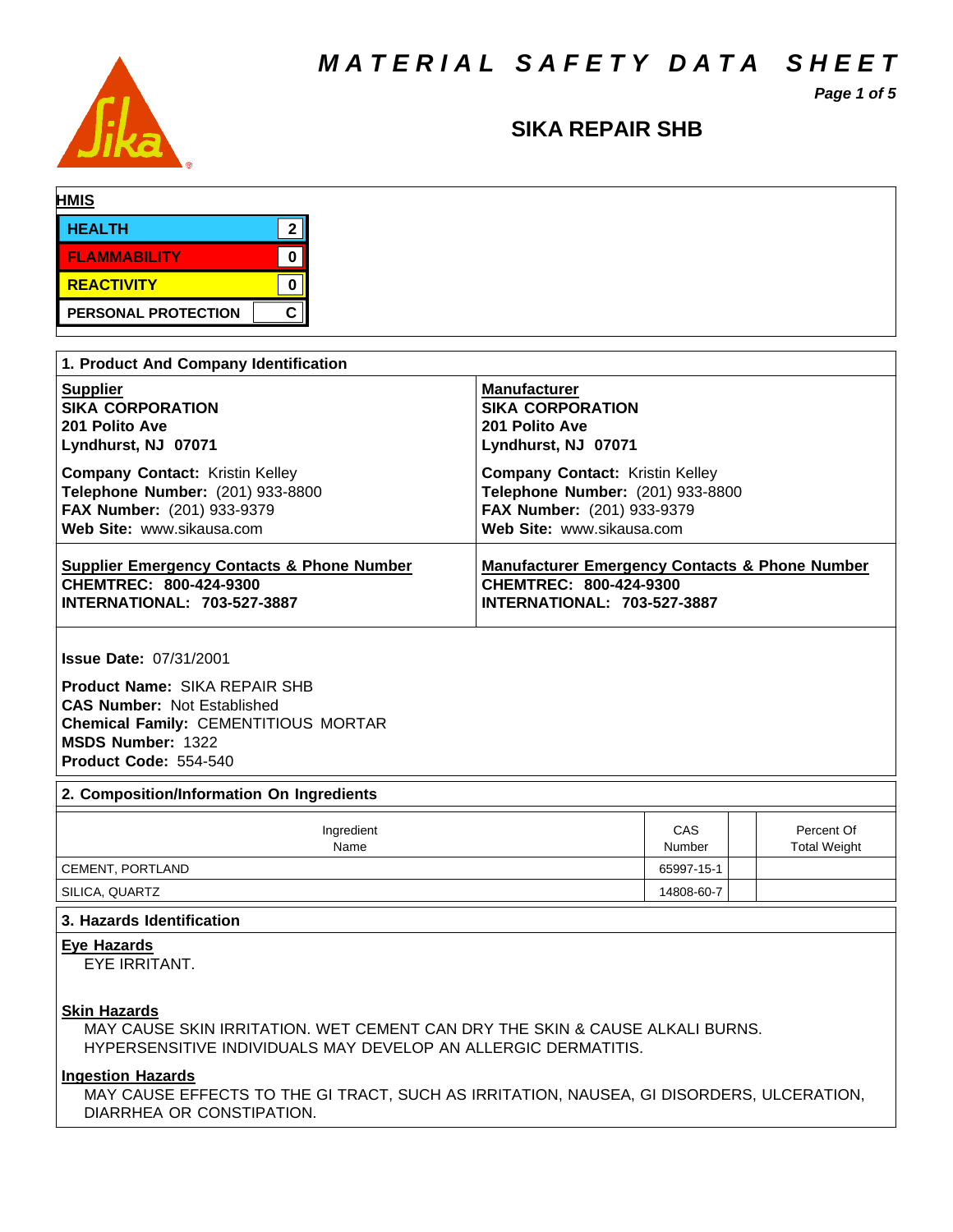# *M A T E R I A L S A F E T Y D A T A S H E E T Page 2 of 5*

## **SIKA REPAIR SHB**

| 3. Hazards Identification - Continued<br><b>Inhalation Hazards</b><br>MAY CAUSE RESPIRATORY TRACT IRRITATION. CEMENT DUST CAN CAUSE INFLAMMATION OF THE<br>LINING TISSUE OF THE INTERIOR OF THE NOSE, PROLONGED OR EXCESSIVE EXPOSURE TO<br>RESPIRABLE SILICA CAN CAUSE SILICOSIS.<br><b>4. First Aid Measures</b><br><b>Eye</b><br>RINSE EYES THOROUGHLY WITH WATER FOR AT LEAST 15 MINUTES, CONSULT PHYSICIAN.<br><b>Skin</b><br>WASH SKIN THOROUGHLY WITH SOAP AND WATER, REMOVE CONTAMINATED CLOTHING.<br>IF SYMPTOMS PERSIST, CONSULT PHYSICIAN.<br>Ingestion<br>DILUTE WITH WATER, CONSULT PHYSICIAN.<br>Inhalation<br>REMOVE TO FRESH AIR. IF BREATHING HAS STOPPED, INSTITUTE ARTIFICIAL RESPIRATION. CONSULT<br>WITH PHYSICIAN.<br>5. Fire Fighting Measures<br><b>Flash Point: &gt;200 °F</b><br>Autoignition Point: N/AV °F<br><b>Fire And Explosion Hazards</b><br><b>NONE KNOWN</b><br><b>Extinguishing Media</b><br>In case of fire, use water spray (fog) foam, dry chemical, or CO2.<br><b>Fire Fighting Instructions</b><br>Firefighters should wear self-contained breathing apparatus and full protective gear.<br>6. Accidental Release Measures<br>SCOOP OR VACUUM UP AND PLACE INTO CLOSABLE CONTAINERS FOR LATER DISPOSAL.<br>7. Handling And Storage<br><b>Handling And Storage Precautions</b> |
|-------------------------------------------------------------------------------------------------------------------------------------------------------------------------------------------------------------------------------------------------------------------------------------------------------------------------------------------------------------------------------------------------------------------------------------------------------------------------------------------------------------------------------------------------------------------------------------------------------------------------------------------------------------------------------------------------------------------------------------------------------------------------------------------------------------------------------------------------------------------------------------------------------------------------------------------------------------------------------------------------------------------------------------------------------------------------------------------------------------------------------------------------------------------------------------------------------------------------------------------------------------------------------------------------------------------------|
|                                                                                                                                                                                                                                                                                                                                                                                                                                                                                                                                                                                                                                                                                                                                                                                                                                                                                                                                                                                                                                                                                                                                                                                                                                                                                                                         |
|                                                                                                                                                                                                                                                                                                                                                                                                                                                                                                                                                                                                                                                                                                                                                                                                                                                                                                                                                                                                                                                                                                                                                                                                                                                                                                                         |
|                                                                                                                                                                                                                                                                                                                                                                                                                                                                                                                                                                                                                                                                                                                                                                                                                                                                                                                                                                                                                                                                                                                                                                                                                                                                                                                         |
|                                                                                                                                                                                                                                                                                                                                                                                                                                                                                                                                                                                                                                                                                                                                                                                                                                                                                                                                                                                                                                                                                                                                                                                                                                                                                                                         |
|                                                                                                                                                                                                                                                                                                                                                                                                                                                                                                                                                                                                                                                                                                                                                                                                                                                                                                                                                                                                                                                                                                                                                                                                                                                                                                                         |
|                                                                                                                                                                                                                                                                                                                                                                                                                                                                                                                                                                                                                                                                                                                                                                                                                                                                                                                                                                                                                                                                                                                                                                                                                                                                                                                         |
|                                                                                                                                                                                                                                                                                                                                                                                                                                                                                                                                                                                                                                                                                                                                                                                                                                                                                                                                                                                                                                                                                                                                                                                                                                                                                                                         |
|                                                                                                                                                                                                                                                                                                                                                                                                                                                                                                                                                                                                                                                                                                                                                                                                                                                                                                                                                                                                                                                                                                                                                                                                                                                                                                                         |
|                                                                                                                                                                                                                                                                                                                                                                                                                                                                                                                                                                                                                                                                                                                                                                                                                                                                                                                                                                                                                                                                                                                                                                                                                                                                                                                         |
|                                                                                                                                                                                                                                                                                                                                                                                                                                                                                                                                                                                                                                                                                                                                                                                                                                                                                                                                                                                                                                                                                                                                                                                                                                                                                                                         |
|                                                                                                                                                                                                                                                                                                                                                                                                                                                                                                                                                                                                                                                                                                                                                                                                                                                                                                                                                                                                                                                                                                                                                                                                                                                                                                                         |
|                                                                                                                                                                                                                                                                                                                                                                                                                                                                                                                                                                                                                                                                                                                                                                                                                                                                                                                                                                                                                                                                                                                                                                                                                                                                                                                         |
| Keep out of reach of children. Keep containers tightly closed.                                                                                                                                                                                                                                                                                                                                                                                                                                                                                                                                                                                                                                                                                                                                                                                                                                                                                                                                                                                                                                                                                                                                                                                                                                                          |
| <b>Work/Hygienic Practices</b><br>Wash thoroughly with soap and water after handling.                                                                                                                                                                                                                                                                                                                                                                                                                                                                                                                                                                                                                                                                                                                                                                                                                                                                                                                                                                                                                                                                                                                                                                                                                                   |
| 8. Exposure Controls/Personal Protection                                                                                                                                                                                                                                                                                                                                                                                                                                                                                                                                                                                                                                                                                                                                                                                                                                                                                                                                                                                                                                                                                                                                                                                                                                                                                |
| <b>Engineering Controls</b><br>Use with adequate general and local exhaust ventilation.                                                                                                                                                                                                                                                                                                                                                                                                                                                                                                                                                                                                                                                                                                                                                                                                                                                                                                                                                                                                                                                                                                                                                                                                                                 |
| <b>Eye/Face Protection</b><br>Safety glasses with side shields or goggles.                                                                                                                                                                                                                                                                                                                                                                                                                                                                                                                                                                                                                                                                                                                                                                                                                                                                                                                                                                                                                                                                                                                                                                                                                                              |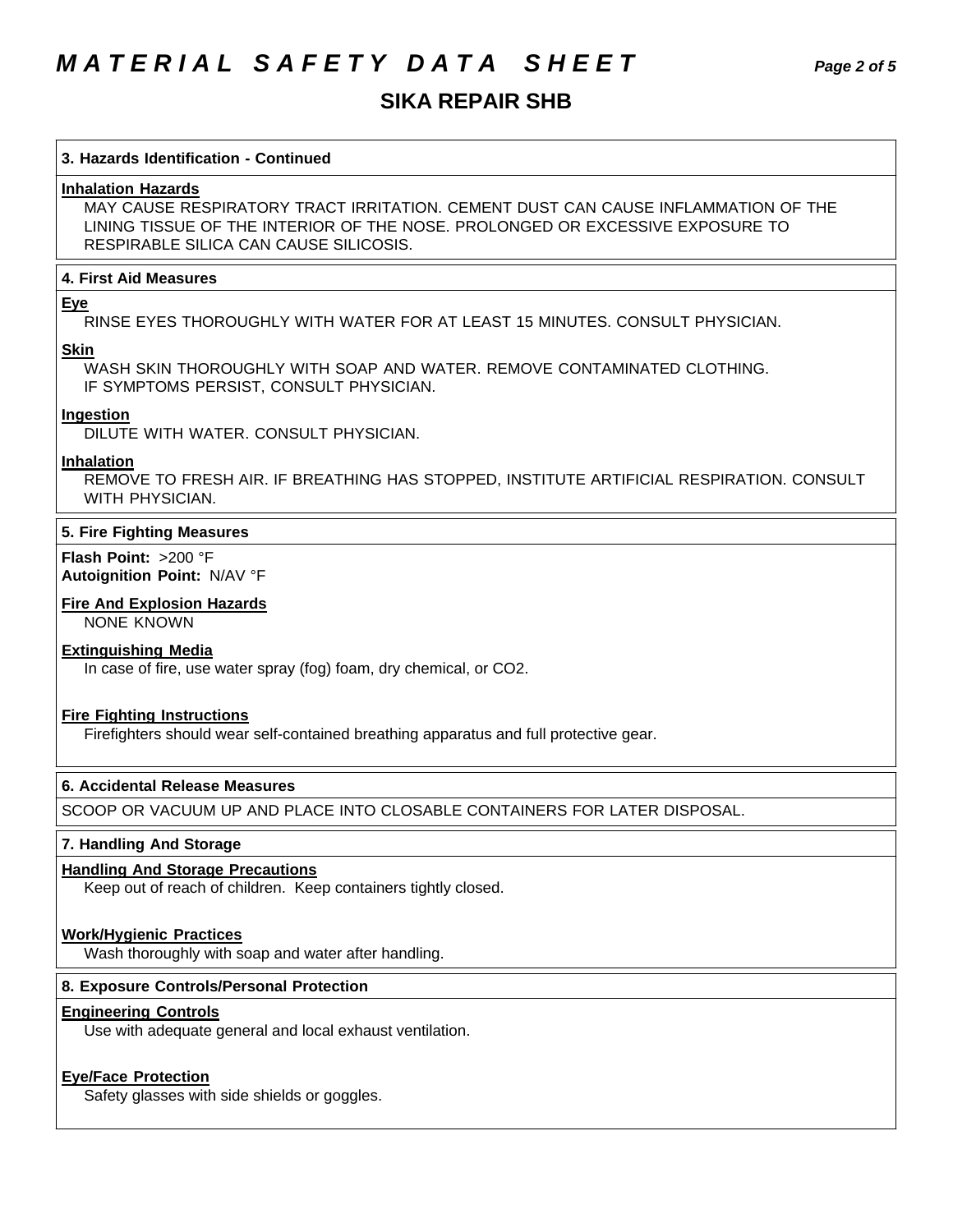### **SIKA REPAIR SHB**

### **8. Exposure Controls/Personal Protection - Continued Skin Protection** AVOID SKIN CONTACT. WEAR LONG SLEEVE SHIRT AND LONG PANTS. CHEMICAL RESISTANT RUBBER OR PLASTIC GLOVES. **Respiratory Protection** In areas where the P.E.L.s are exceeded, use a properly fitted NIOSH-approved respirator. **Other/General Protection** WASH THOROUGHLY AFTER HANDLING. **Ingredient(s) - Exposure Limits** CEMENT, PORTLAND ACGIH TLV-TWA - 10 mg/m3 OSHA PEL -TWA - 15 mg/m3 (total dust) OSHA PEL - TWA - 5 mg/m3 (respirable dust) SILICA, QUARTZ ACGIH TLV-TWA 0.1 mg/m3 (Notice of Intended Change) ACGIH TLV-TWA 0.05 mg/m3 (Proposed) OSHA PEL-TWA 30/%SiO2+2 mg/m3 OSHA PEL-TWA 10/%SiO2+2 mg/m3 OSHA PEL-TWA 250/%SiO+5 mppcf **9. Physical And Chemical Properties Appearance** GRAY POWDER **Odor** NO ODOR

**Chemical Type:** Mixture **Physical State:** Solid **Melting Point:** N/AV °F **Specific Gravity:** 3 g/ml **Percent Volatiles:** N/AV **Vapor Pressure:** N/AV **Vapor Density:** N/AV **Solubility:** N/AV

#### **10. Stability And Reactivity**

**Stability:** STABLE **Hazardous Polymerization:** WILL NOT OCCUR

#### **Conditions To Avoid (Stability)** NONE KNOWN

**Incompatible Materials** NONE KNOWN

#### **Hazardous Decomposition Products** NONE KNOWN

#### **11. Toxicological Information**

#### **Conditions Aggravated By Exposure** EYE DISEASE, SKIN DISORDERS, CHRONIC RESPIRATORY CONDITIONS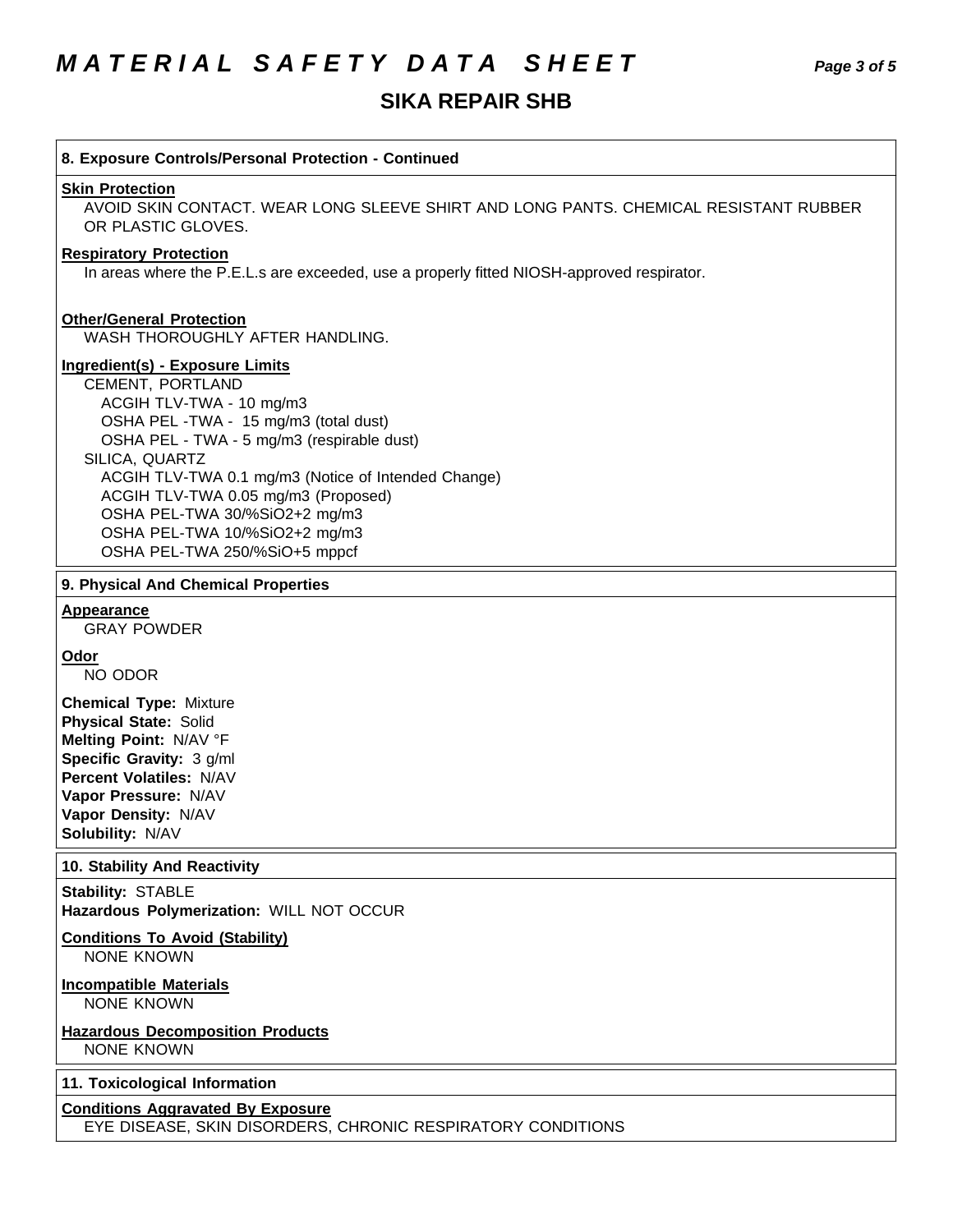## *M A T E R I A L S A F E T Y D A T A S H E E T Page 4 of 5*

### **SIKA REPAIR SHB**

#### **11. Toxicological Information - Continued**

#### **Ingredient(s) - Carginogenicity**

SILICA, QUARTZ NTP - Listed On The National Toxicology Program Listed In The IARC Monographs

#### **12. Ecological Information**

No Data Available...

#### **13. Disposal Considerations**

Dispose in accordance with applicable federal, state and local government regulations.

#### **14. Transport Information**

#### **Proper Shipping Name**

NOT REGULATED PER D.O.T.

#### **15. Regulatory Information**

#### **U.S. Regulatory Information**

All ingredients of this product are listed or are excluded from listing under the U.S. Toxic Substances Control Act (TSCA) Chemical Substance Inventory.

#### **SARA Hazard Classes**

Acute Health Hazard Chronic Health Hazard

#### **SARA Section 313 Notification**

This product does not contain any ingredients regulated under Section 313 of the Emergency Planning and Community Right-To-Know Act of 1986 or 40 CFR 372.

#### **State Regulations**

WARNING: This product contains a chemical known to the State of California to cause cancer, birth defects, or other reproductive harm.

#### **Ingredient(s) - State Regulations**

SILICA, QUARTZ

 New Jersey - Workplace Hazard Pennsylvania - Workplace Hazard California - Proposition 65 Massachusetts - Hazardous Substance

#### **16. Other Information**

**HMIS Rating Health:** 2 **Fire:** 0 **Reactivity:** 0 **PPE:** C

#### **Disclaimer**

The data in this Material Safety Data Sheet relates only to the specific material herein and does not relate to use in combination with any other material or in any process. The information set forth herein is based on technical data that Sika believes to be reliable as of the date hereof. Since conditions of use are outside our control, we make no warranties, express or implied andassume no liability in connection with any use of this information. Nothing herein is to be taken as a license to operate under or a recommendation to infringe any patents.